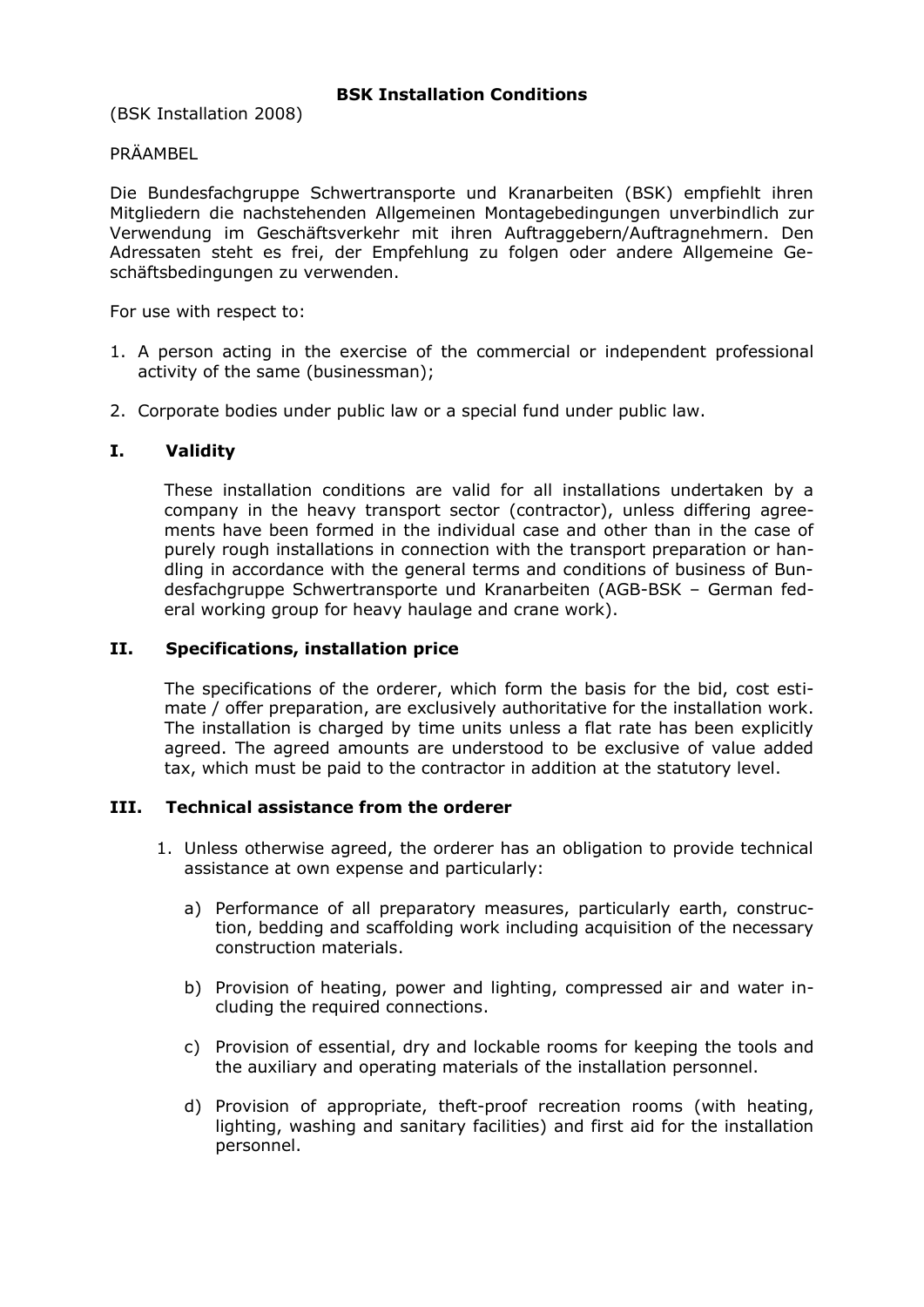- e) Provision of those auxiliary materials and performance of all other measures needed to regulate and adjust the item to be installed and to implement a contractually agreed test.
- f) Protection and securing of the installation site and materials from harmful effects of any nature, cleaning the installation site.
- 2. The technical assistance from the orderer must guarantee that the installation can be started immediately on arrival of the installation personnel and performed without delay until acceptance by the orderer. If special plans or instructions from the contractor are required then the orderer will provide these in good time.
- 3. If the orderer fails to fulfil the obligations of the same then the contractor is entitled although not obliged, after setting a deadline, to perform the actions incumbent upon the orderer at the expense of the same. Otherwise, the statutory rights and claims of the installation company are not affected.

### **IV. Installation deadline, installation delay**

- 1. The installation deadline is adhered to if the installation service is ready for acceptance by the orderer by the time when the deadline expires or for performance of testing in the case where this is contractually agreed.
- 2. If the installation is delayed due to force majeure, decrees of higher authorities or measures in the context of industrial disputes and particularly strikes and lockouts and in the event of circumstances for which the contractor is not responsible then a reasonable extension of the deadline will take effect if such impediments have a verifiable impact on completion of the installation. This also applies if such circumstances occur after the contractor has been delayed.
- 3. If the orderer incurs a delay as a result of the delay of the installation company then the orderer is entitled to demand a flat rate compensation payment for the delay. This amounts to 0.5 % for each full week of delay up to a maximum total of 5 % of the installation price for the part of the system to be installed by the contractor that cannot be used on time as the result of the delay. The assertion of further damages due to delay is excluded unless the delay has been caused by gross negligence or intent of the contractor.
- 4. If the orderer sets the contractor a reasonable performance deadline allowing for the statutory exceptions – after the due date and the deadline is not adhered to then the orderer is entitled to withdraw within the scope of the legal regulations. Other claims for delays are determined exclusively in accordance with fig. VII.2 of these conditions.

### **V. Acceptance**

1. The orderer is obliged to accept the installation performance as soon as notification of completion is given and any contractually agreed testing of the item installed has taken place. If the installation proves not to comply with the contract on acceptance then the contractor is obliged to correct the defect. If no essential defect is present then the orderer cannot refuse acceptance.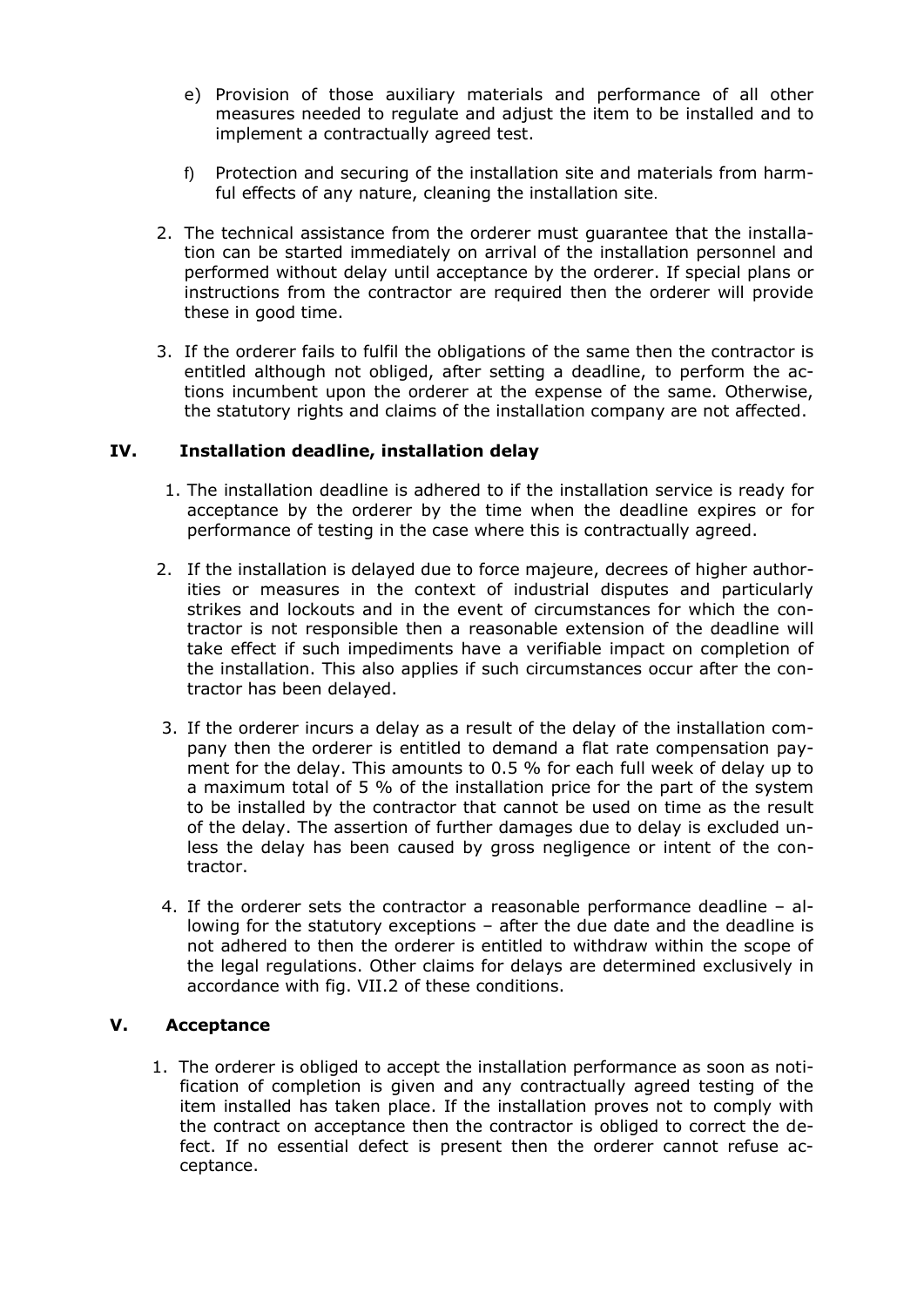- 2. If the acceptance is delayed through no fault of the contractor then acceptance is considered as completed upon expiry of two weeks after notification of completion of the installation.
- 3. If the orderer accepts the installation performance unconditionally despite recognising the defect then all product defect rights of the orderer to subsequent fulfilment, to substitute performance against reimbursement of expenses and reduction, and the right to withdraw from the agreement cease to apply.

# **VI. Claims for defects**

- 1. After acceptance of the installation, the contractor is liable for defects to the exclusion of all other claims of the orderer irrespective of no. 3 and section VII. such that the contractor must correct the defects. The orderer must notify the contractor immediately and in writing of any defect found.
- 2. If the contractor allows the elapse allowing for the statutory exceptions without success of a reasonable deadline set for the same to correct defects then the orderer has a right to reduce the price within the scope of the statutory regulations. The right of the orderer to reduce the price also exists in other cases of failure to correct defects. The contractor may withdraw from the agreement only if the installation is verifiably of no interest for the orderer despite the reduction.
- 3. Other claims are determined exclusively in accordance with section VII.2 of these conditions.

### **VII. Liability of the contractor, exclusion of liability**

- 1. If, through fault of the contractor, the item installed cannot be used by the orderer in accordance with the agreement due to neglected or incorrect performance of recommendations and advice as well as other secondary contractual obligations then the claims for defects in accordance with section VI and the following provisions apply – to the exclusion of further claims of the orderer.
- 2. Unless otherwise specified by the agreement or by law, the contractor is liable for damages that have occurred not on the item itself and for whatever legal reason only
	- a) In the case of intent,
	- b) In the case of gross negligence of the owner / institutions or executive employees,
	- c) In the case of culpable injury to life, body or health,
	- d) In the case of defects that the contractor has fraudulently concealed,
	- e) As part of a guarantee promise.

In the case of gross fault of simple vicarious agents, the liability of the contractor is limited to the damages typically foreseeable unless the contractor is able to secure exemption by virtue of commercial custom. In the case of culpable breach of major contractual duties, the contractor is also liable in the case of gross negligence of non-executive employees and in the case of slight negligence although limited to the damages typically foreseeable.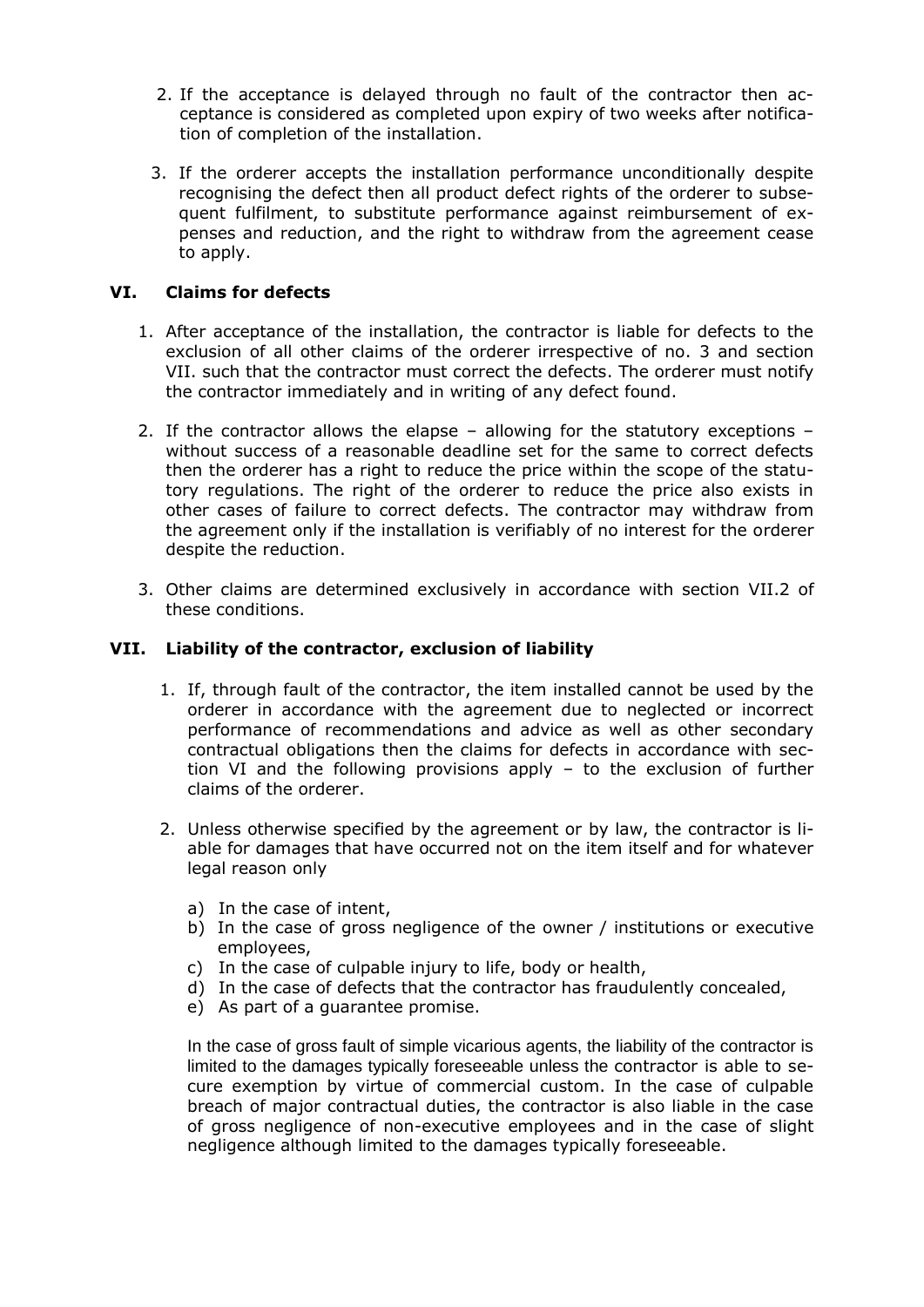3. Other claims are excluded. In the event that the contractor is sued under the German environmental damage act (USchadG) or other similar regulations under public, national or international law, the orderer must fully exempt the contractor in the internal relationship unless the latter has caused the environmental damage deliberately or through gross negligence.

### **VIII. Duties of the orderer**

- 1. At own expense and risk, the orderer must put in place all the technical conditions necessary for the proper and hazard-free performance of the installation order and maintain them during the operation. The orderer particularly has a duty to keep the items to be installed in a condition that is ready and appropriate for performance of the installation order. The orderer has a duty to specify correctly and in time the dimensions, weights and specific properties of the item to be installed (e.g. centre of gravity, type of material etc.) as well as appropriate lashing and suspension points. Specific hazards that could arise during performance of the installation work with respect to the item to be installed and the surroundings (e.g. hazardous substances, contamination etc.) must be indicated by the orderer without solicitation and in time.
- 2. The orderer must obtain the required approvals from the owners for driving on third-party sites, private roads, lanes and squares and exempt the contractor from claims by third parties that may arise due to unauthorised use of a third-party site.

Moreover, the orderer is responsible for ensuring that the ground, space and other conditions on the installation site as well as the access routes – with the exception of public roads, lanes and squares – allow proper and hazard-free performance of the installation order. The orderer is particularly responsible for ensuring that the ground conditions on the installation site, any storage and pre-assembly areas as well as the access routes are able to cope with the ground pressures and other loads from the installation vehicles and equipment (e.g. cranes, heavy transport, lifting frames etc.). Ultimately, the orderer is responsible for providing all details of underground cable ducts, supply lines, other earth lines and cavities that could impair the load capacity of the ground at the installation location or on the access routes. The location and presence of underground cables, shafts and other cavities must be indicated by the orderer without solicitation. If the orderer culpably neglects this duty of notification then the orderer will be liable for all damages that occur as a result, including property and consequential property damage to vehicles, equipment and work installations of the contractor as well as financial losses.

4. The orderer must furthermore advise the installation manager of any existing safety regulations if these are relevant for the installation personnel. The orderer will notify the contractor of breaches of such safety regulations by the installation personnel (e.g. notification of external companies, special safety and protective clothing etc.).

# **IX. Expiry**

All claims of the orderer – for whatever legal reason – expire in 12 months. The statutory periods apply for claims for damages in accordance with sec